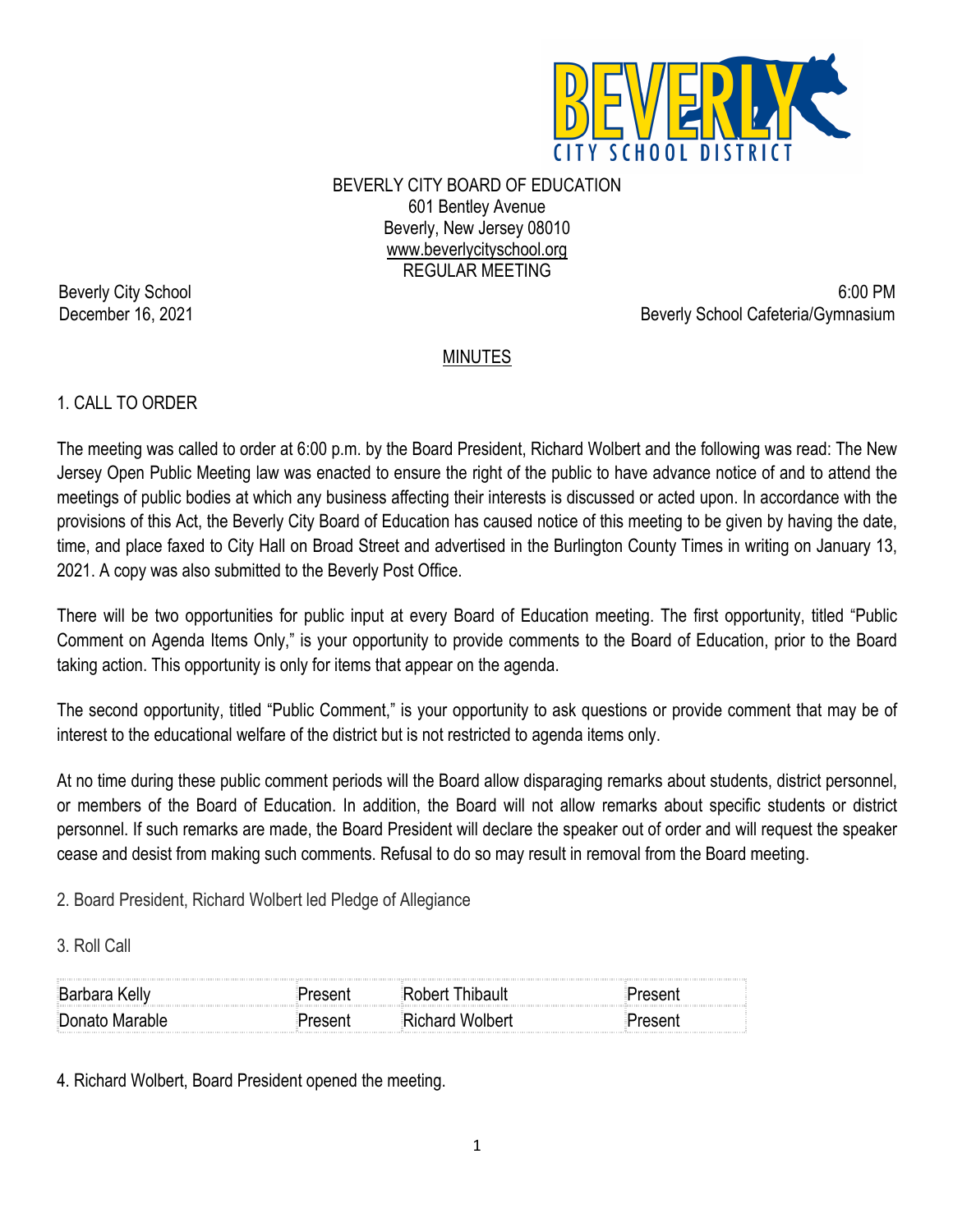

5. Board Member Comments on the Agenda

There were no board member comments on the agenda.

6. Public Comment on Agenda Items Only

There were no public comments on the agenda.

7. A motion was made by Barbra Kelly and seconded by Donato Marable to approve the following: BE IT RESOLVED, that the Board of Education approve the regular meeting minutes for October 21, 2021.

Roll Call

| Donato Marable       | <b>Richard Wolbert</b> |  |
|----------------------|------------------------|--|
| <b>Barbara Kelly</b> | Robert Thibault        |  |

#### MONTHLY FINANCIALS/CONTRACTS:

8. A motion was made by Robert Thibault and seconded by Donato Marable to approve the following action items A through L will be considered under consent agenda. Any item that requires further discussion may be pulled from the consent agenda and acted upon separately.

A. MOTION: To accept the financial Report of the Secretary for the month ending September 2021: Balance on hand \$2,995,341.00

Board Secretary's Month Certification

Budgetary Line-Item Status

Certification of No Over-expenditures – Recommend acceptance that pursuant to N.J.A.C. 6A:23-2.12(c)3, Dr. Brian F. Savage, Board Secretary, certifies that as of September 2021, budgetary line item account has obligations and payments (contracted orders) which in total exceed the amount appropriated by the District Board of Education pursuant to N.J.S.A.18A:22-8 and 18A:22-8.1, which would be in violation of N.J.A.C. 6A:23-2.12 (a), that the District financial accounts have been reconciled and are in balance.

Brian F. Savage

School Business Administrator/Board Secretary Date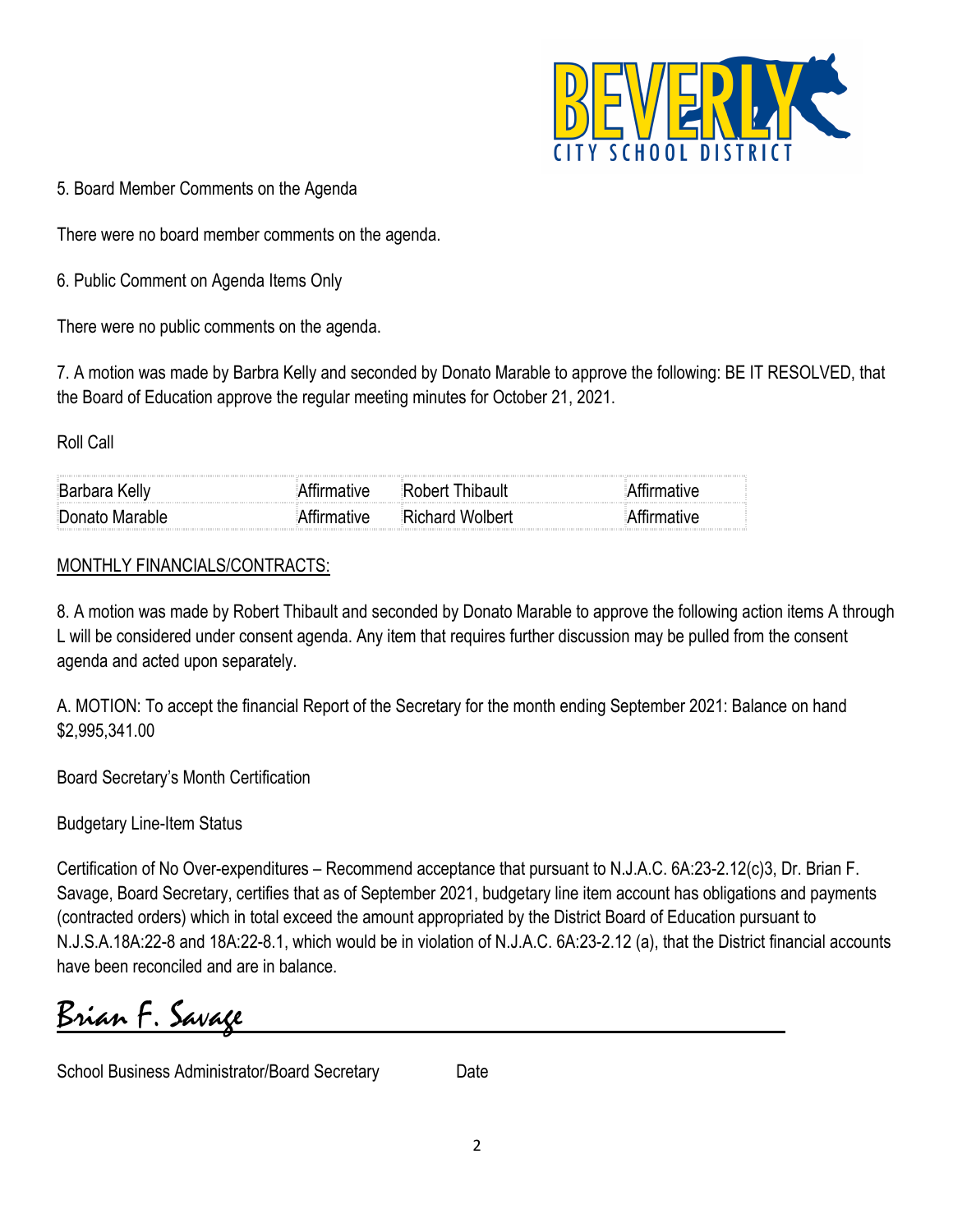

Board Certification – Recommend acceptance that through the adoption of this resolution, the Beverly City Board of Education, pursuant to N.J.A.C. 6A:23-2.12 (c) 4, certifies that as of September 2021, after review of the Secretary's monthly financial report (appropriations section) and upon consultation with the Business Administrator and other appropriate district officials, that to the best of our knowledge no major account or fund has been over-expended in violation of N.J.A.C. 6A:23-2.12 (c)4 i-vi and that sufficient funds are available to meet the district's financial obligations for the remainder of the fiscal year.

B. MOTION: To accept the financial Report of the Secretary for the month ending October 2021: Balance on hand \$2,943,995.52

Board Secretary's Month Certification

Budgetary Line-Item Status

Certification of No Over-expenditures – Recommend acceptance that pursuant to N.J.A.C. 6A:23-2.12(c)3, Dr. Brian F. Savage, Board Secretary, certifies that as of October 2021, budgetary line item account has obligations and payments (contracted orders) which in total exceed the amount appropriated by the District Board of Education pursuant to N.J.S.A.18A:22-8 and 18A:22-8.1, which would be in violation of N.J.A.C. 6A:23-2.12 (a), that the District financial accounts have been reconciled and are in balance.

Brian F. Savage

School Business Administrator/Board Secretary Date

Board Certification – Recommend acceptance that through the adoption of this resolution, the Beverly City Board of Education, pursuant to N.J.A.C. 6A:23-2.12 (c) 4, certifies that as of October 2021, after review of the Secretary's monthly financial report (appropriations section) and upon consultation with the Business Administrator and other appropriate district officials, that to the best of our knowledge no major account or fund has been over-expended in violation of N.J.A.C. 6A:23- 2.12 (c)4 i-vi and that sufficient funds are available to meet the district's financial obligations for the remainder of the fiscal year.

C. MOTION: To accept the financial report of the Treasurer of School Monies ending September 2021.

D. MOTION: To accept the financial report of the Treasurer of School Monies ending October 2021.

E. MOTION: To approve to authorize the Business Administrator to make transfers within accounts for the month of September 2021.

F. MOTION: To approve to authorize the Business Administrator to make transfers within accounts for the month of October 2021.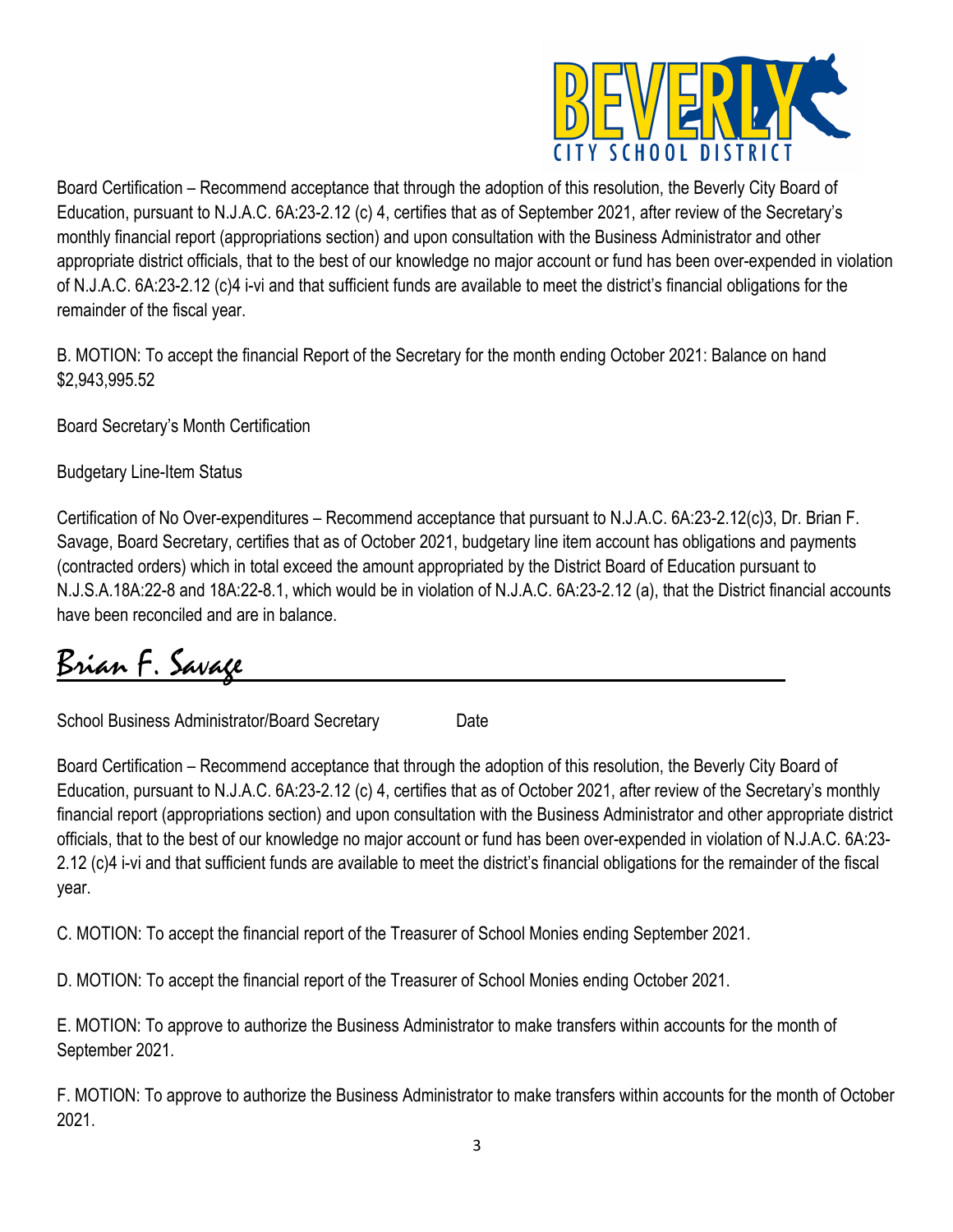

G. MOTION: To approve the purchase orders in the amount of \$69,056.90 for the month of November 2021.

H. MOTION: To approve the purchase orders in the amount of \$91,167.53 for the month of December 2021.

I. MOTION: BE IT RESOLVED, that the Board of Education approve the bills totaling \$420,498.47 for the month of November 2021 to be paid, and the Secretary and the President be hereby authorized and directed to draw orders on the Treasurer for the payment of same.

J. MOTION: BE IT RESOLVED, that the Board of Education approve the bills totaling \$467,706.74 for the month of December 2021 to be paid, and the Secretary and the President be hereby authorized and directed to draw orders on the Treasurer for the payment of same.

K. MOTION: To approve the gross payroll wages for the pay period ending October 15, 2021 in the amount of \$190,975.23 and for the pay period ending October 31, 2021 in the amount of \$186,670.32 in the total amount of \$377,645.55 for the month of October 2021.

L. MOTION: To approve the gross payroll wages for the pay period ending November 15, 2021 in the amount of \$189,055.30 and for the pay period ending November 30, 2021 in the amount of \$183,137.22 in the total amount of \$372,192.52 for the month of November 2021.

Roll Call

| $\mathcal{L}(\mathcal{L})$ . The contract of the contract of the contract of the contract of the contract of the contract of the contract of the contract of the contract of the contract of the contract of the contract of the contract<br><b>Barbara Kelly</b> |                 |  |
|-------------------------------------------------------------------------------------------------------------------------------------------------------------------------------------------------------------------------------------------------------------------|-----------------|--|
| Donato Marable                                                                                                                                                                                                                                                    | ≀ichard Wolbert |  |
|                                                                                                                                                                                                                                                                   |                 |  |

### FINANCIALS/CONTRACTS:

9. A motion was made by Barbara Kelly and seconded by Donato Marable to approve the following action items A through D will be considered under consent agenda. Any item that requires further discussion may be pulled from the consent agenda and acted upon separately.

A. MOTION: BE IT RESOLVED, that the Board of Education approve the 2021Transportation Parental Contract of 1 special education student to attend ESY in an out of district placement to Pemberton Early Childhood Center, Pemberton, NJ to and from, in the amount of \$30.00 per diem for 14 days, in the total amount \$420.00, Route# BEVPAR2.

B. MOTION: BE IT RESOLVED, that the Board of Education approve the 2021-2022 Transportation Parental Contract of 1 special education student in an out of district placement to Pemberton Early Childhood Center, Pemberton, NJ to and from, in the amount of \$30.00 per diem, maximum 180 days, in the total amount of \$5,400.00, Route# BEVPAR3.

C. MOTION: BE IT RESOLVED, that the Board of Education approve RnB Website Maintenance and Hosting for January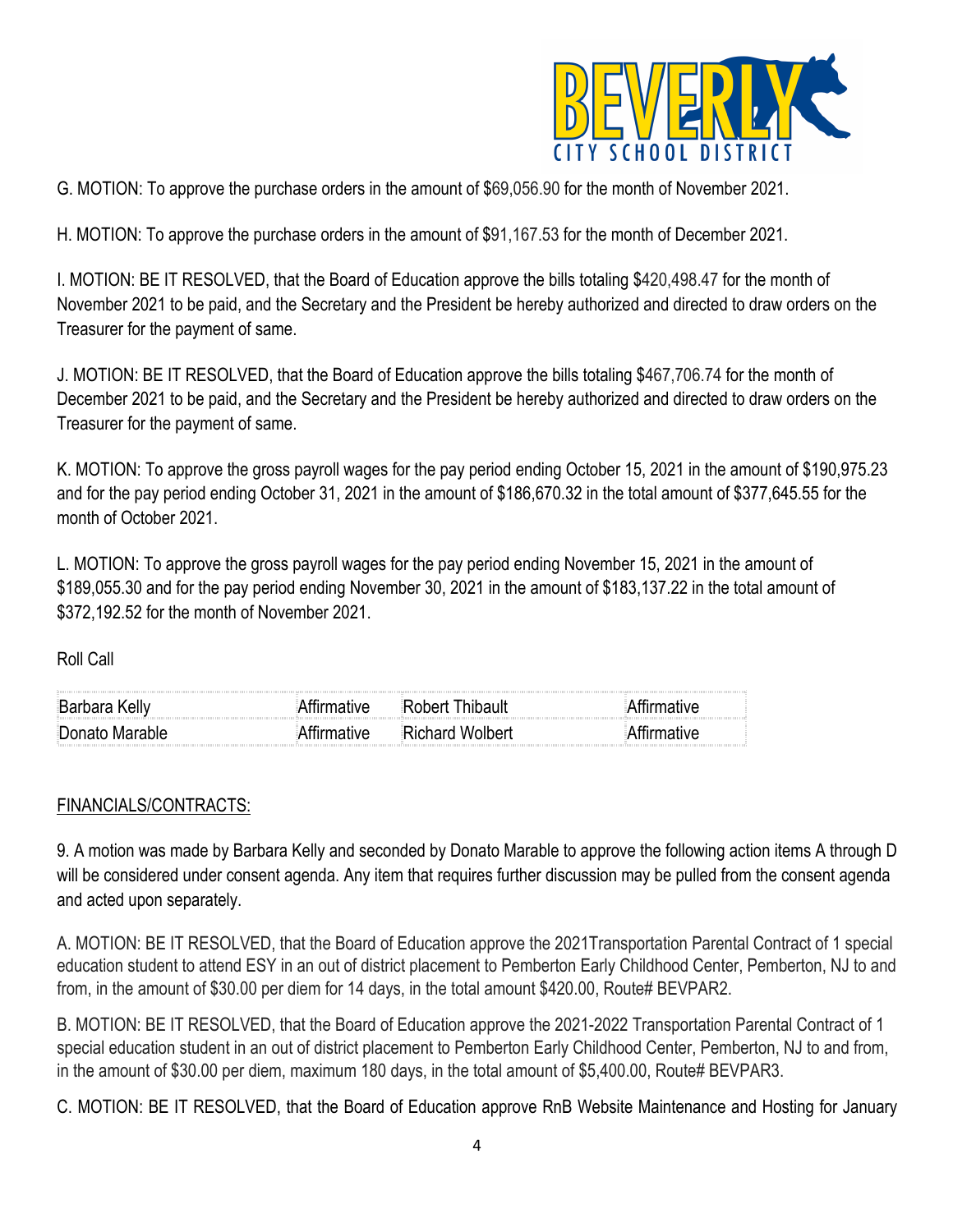

2022 to June 2022 in the amount of \$180.00 per service, in the total amount of \$2,160.00 for 6 months.

D.MOTION: To approve the following 2021-2022 school year tuition for out-of-district placement:

| School                                     | # of Students | Cost        | Effective            | Comments      | Total                     |
|--------------------------------------------|---------------|-------------|----------------------|---------------|---------------------------|
| Bonnie Brae<br><b>Residential Facility</b> |               | \$54,180.00 | 11/24/2021-6/30/2022 | New Placement | \$54,180.00<br>(prorated) |

#### Roll Call

| <b>Barbara Kelly</b><br>,我们的是我们的,我们的是我们的,我们的是我们的,我们的是我们的,我们的是我们的,我们的是我们的,我们的是我们的,我们的是我们的,我们的是我们的,我们的是我们的 | $\sim$ 100 $\sim$ 100 $\sim$ 100 $\sim$ 100 $\sim$ 100 $\sim$ 100 $\sim$ 100 $\sim$ 100 $\sim$ 100 $\sim$ 100 $\sim$ 100 $\sim$ 100 $\sim$ 100 $\sim$ 100 $\sim$ 100 $\sim$ 100 $\sim$ 100 $\sim$ 100 $\sim$ 100 $\sim$ 100 $\sim$ 100 $\sim$ 100 $\sim$ 100 $\sim$ 100 $\sim$<br>inhert I |  |
|----------------------------------------------------------------------------------------------------------|--------------------------------------------------------------------------------------------------------------------------------------------------------------------------------------------------------------------------------------------------------------------------------------------|--|
| Donato Marable                                                                                           | <b>Richard Wolbert</b>                                                                                                                                                                                                                                                                     |  |

## PERSONNEL:

### 10. Consent Agenda:

A motion was made by Donato Marable and seconded by Barbara Kelly to approve the following action items A through I will be considered under consent agenda. Any item that requires further discussion may be pulled from the consent agenda and acted upon separately.

A. MOTION: BE IT RESOLVED, that the Board of Education approve Amelia Quinonez, Paraprofessional, Step #11, at the rate of \$18.55 per hour, retroactive November 1, 2021 through June 30, 2022.

B. MOTION: BE IT RESOLVED, that the Board of Education approve Teresa Reynolds, sub custodian, at the rate of \$16.50 per hour retroactive, November 17, 2021.

### C. MOTION: To approve the Sub Caller List:

BE IT RESOLVED, that the Board of Education approve the Sub Caller List for the month of December 2021.

D. MOTION: BE IT RESOLVED, that the Board of Education approve Kenya Marshall to be added to the sub caller list effective November 19, 2021.

E. MOTION: BE IT RESOLVED, that the Board of Education approve Devon Downs, sub custodian, at the rate of \$16.50 per hour, pending satisfactory completion of the fingerprinting process, effective November 19, 2021.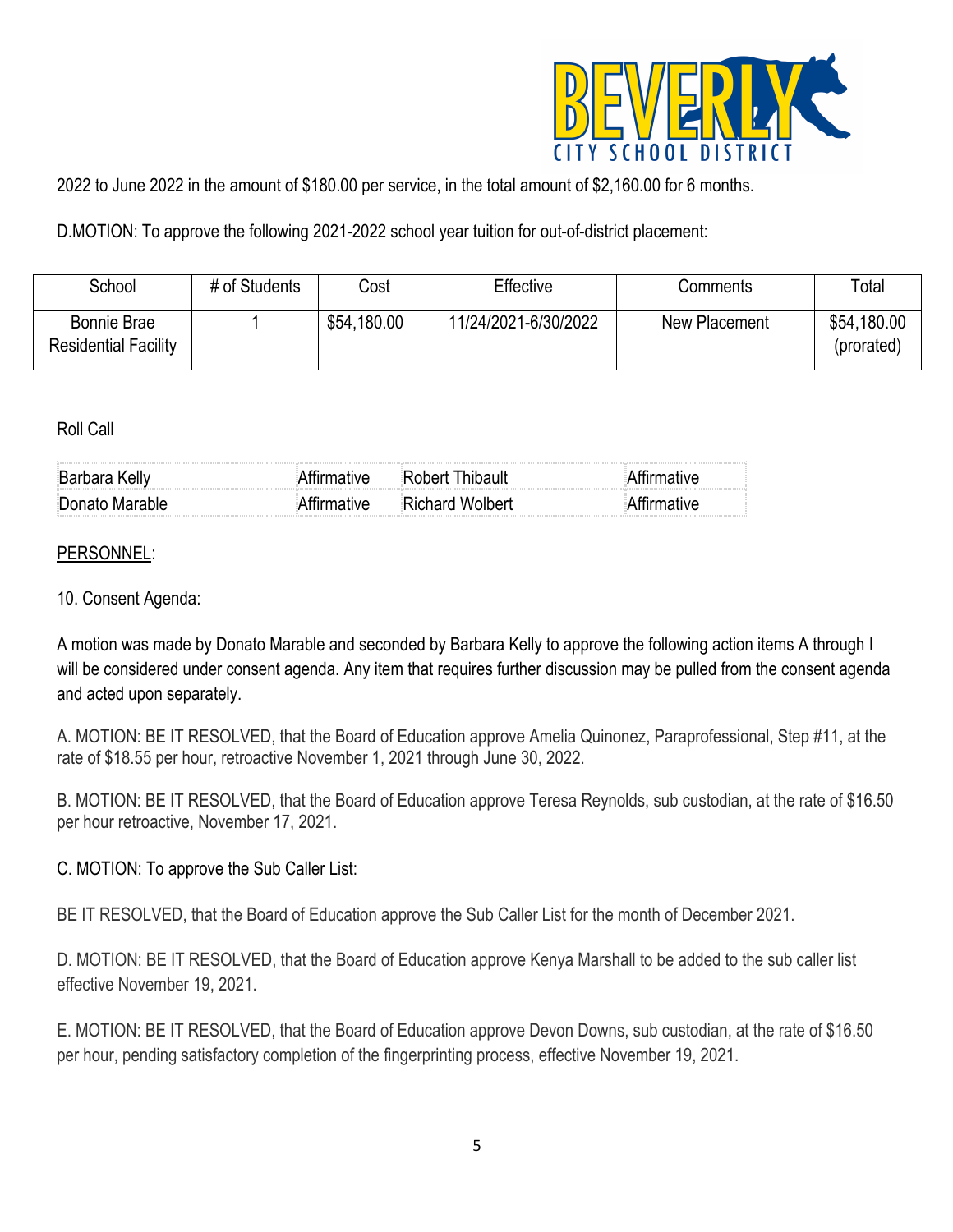

F. MOTION: BE IT RESOLVED, that the Board of Education approve John Bianchi, sub custodian, at the rate of \$16.50 per hour, pending satisfactory completion of the fingerprinting process, effective December 17, 2021.

G. MOTION: BE IT RESOLVED, that the Board of Education approve the resignation of Taylor Vann, Paraprofessional, effective January 1, 2022.

H. MOTION: To approve the Sub Caller List:

BE IT RESOLVED, that the Board of Education approve the Sub Caller List for the month of January 2022.

I.MOTION: BE IT RESOLVED, that the Board of Education approve the FMLA for Alyssa de la Pena, School Nurse, effective February 22, 2022 through June 23, 2022.

Roll Call

| :Rarhara        |                        |  |
|-----------------|------------------------|--|
| ∄Donato Marable | <b>Richard Wolbert</b> |  |

### CURRICULUM & INSTRUCTION:

11. Consent Agenda:

A motion was made by Robert Thibault and seconded by Barbara Kelly to approve the following action items A through I will be considered under consent agenda. Any item that requires further discussion may be pulled from the consent agenda and acted upon separately.

A. MOTION: BE IT RESOLVED, that the Board of Education approve the Physical Education and Health Curriculum for the 2021-2022 school year.

B. MOTION: BE IT RESOLVED, that the Board of Education approve the IXL Learning quote in the total amount of \$688.00.

C. MOTION: BE IT RESOLVED, that the Board of Education approve the state model curriculum for ELA for the 2021-2022 school year.

D. MOTION: BE IT RESOLVED, that the Board of Education approve the state model curriculum for math for the 2021-2022 school year.

E. MOTION: BE IT RESOLVED, that the Board of Education approve the submission and approval of the ARP ESSER Consolidated Application (3/11/2021-9/30/2024):

ESSER: \$1,219,868.00 Accelerated Learning Coaching and Educator Support: \$50,000.00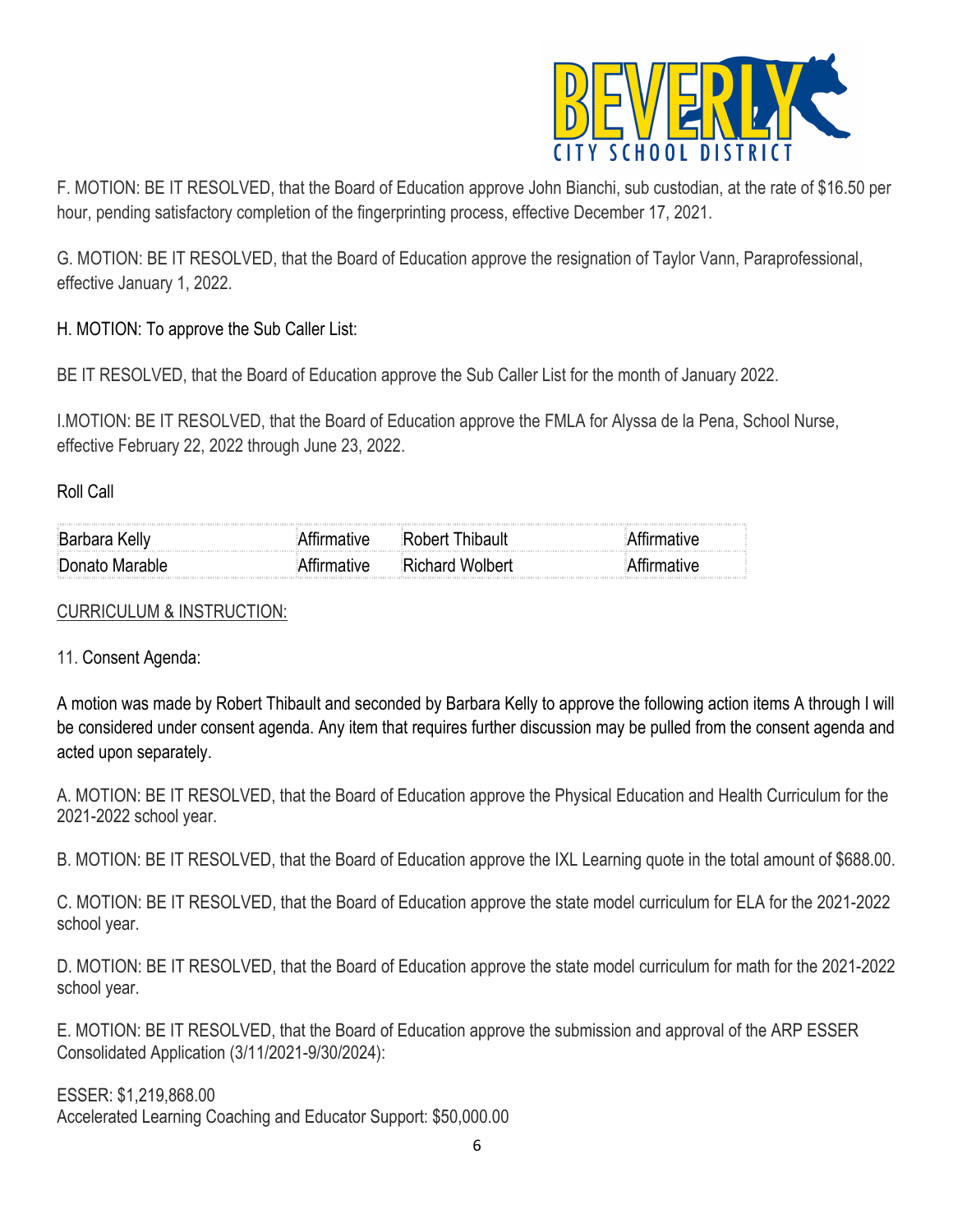

Summer Learning and Enrichment Activities: \$40,000.00 Comprehensive Beyond the School Day Activities: \$40,000.00 Mental Health Support Staffing: \$88,501.00

F. MOTION: BE IT RESOLVED, that the Board of Education approve the Five-Year Preschool Program Operational Plan.

G. MOTION: BE IT RESOLVED, that the Board of Education approve the English Language Learner Three-Year Plan 2021- 2024.

H. MOTION: BE IT RESOLVED, that the Board of Education approve the 2021-2022 Nursing Services Plan.

I.MOTION: BE IT RESOLVED, that the Board of Education approve the 2020-2021 Beverly City School District New Jersey Department of Education School Self-Assessment District and School Grade Report score of 76/78.

Roll Call

| :Barn          |                                                                                                                                    |  |
|----------------|------------------------------------------------------------------------------------------------------------------------------------|--|
| Donato Marable | the contract of the contract of the contract of the contract of the contract of the contract of the contract of<br>Richard Wolbert |  |

## POLICIES:

12. A motion was made by Barbara Kelly and seconded by Donato Marable to approve the following: BE IT RESOLVED, that the Board of Education approve the first reading of the following policies:

- #2464 Gifted and Talented Students

Roll Call

| ∃Barhara Keliv | $\sim$ 100 $\mu$ . The set of the set of the set of the set of the set of the set of the set of the set of the set of the set of the set of the set of the set of the set of the set of the set of the set of the set of the set |  |
|----------------|----------------------------------------------------------------------------------------------------------------------------------------------------------------------------------------------------------------------------------|--|
| Donato Marable | ∵ohard Wolbert                                                                                                                                                                                                                   |  |

## PROFESSIONAL DEVELOPMENT:

13. A motion was made by Barbara Kelly and seconded by Donato Marable to approve the following: BE IT RESOLVED, that the Board of Education approve the professional development for Amy Hornbeck to attend the Fundations Level 2 workshop (virtual) on February 16, 2022 in the total amount of \$288.00.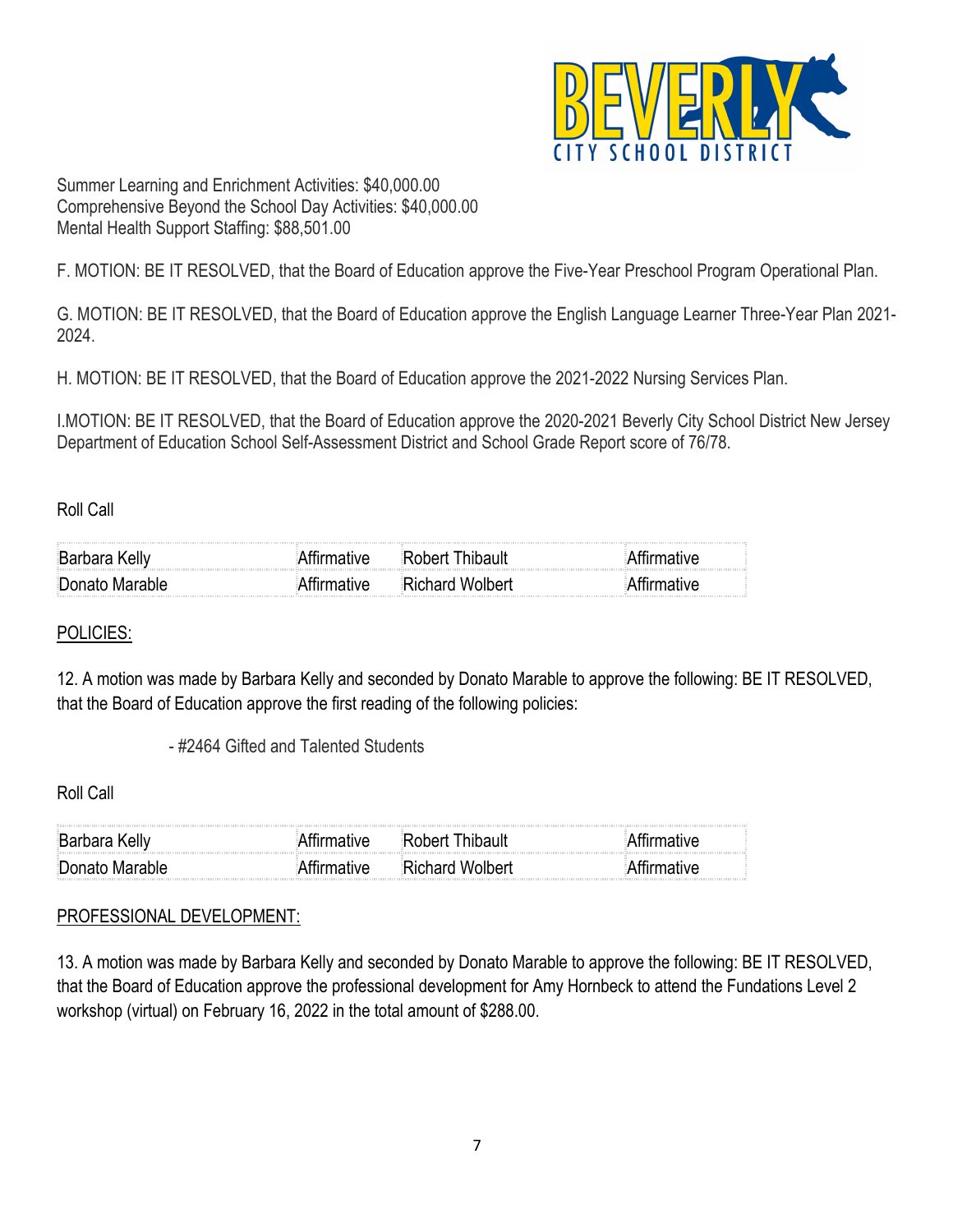

### Roll Call

| <b>Barbara Kelly</b> | ™ative™ | Thibault<br>:Rohert I  |  |
|----------------------|---------|------------------------|--|
| Donato Marable       |         | <b>Richard Wolbert</b> |  |

14. Old Business –

- Classroom Modular Building – The Administration and the Board of Education are becoming disappointed in the progress of the classroom modular budling. It was requested by the Board of Education that representatives from the architects and the modular building company be present at the January 6, 2022 to address some concerns of the Administration and Board of Education.

- BPU HVAC Application – The Board of Education asked the Administration to look at another vendor to assist with the BPU HVAC application. The Administration will reach out to another vendor and see if they can handle the scope of the project.

## 15. New Business

There was no new business.

### 16. Superintendent's Report:

- A. Enrollment Report is included for review.
	- November
	- December
- B. Attendance Report is included for review.
	- November
	- December
	- C. Nurse's Report is included for review.
		- November
		- **December**
- D. H.I.B. Incidents:

 0 incidents reported: 0 were confirmed bullying, 0 determined to be non-HIB related or non-actionable HIB, and 0 inconclusive.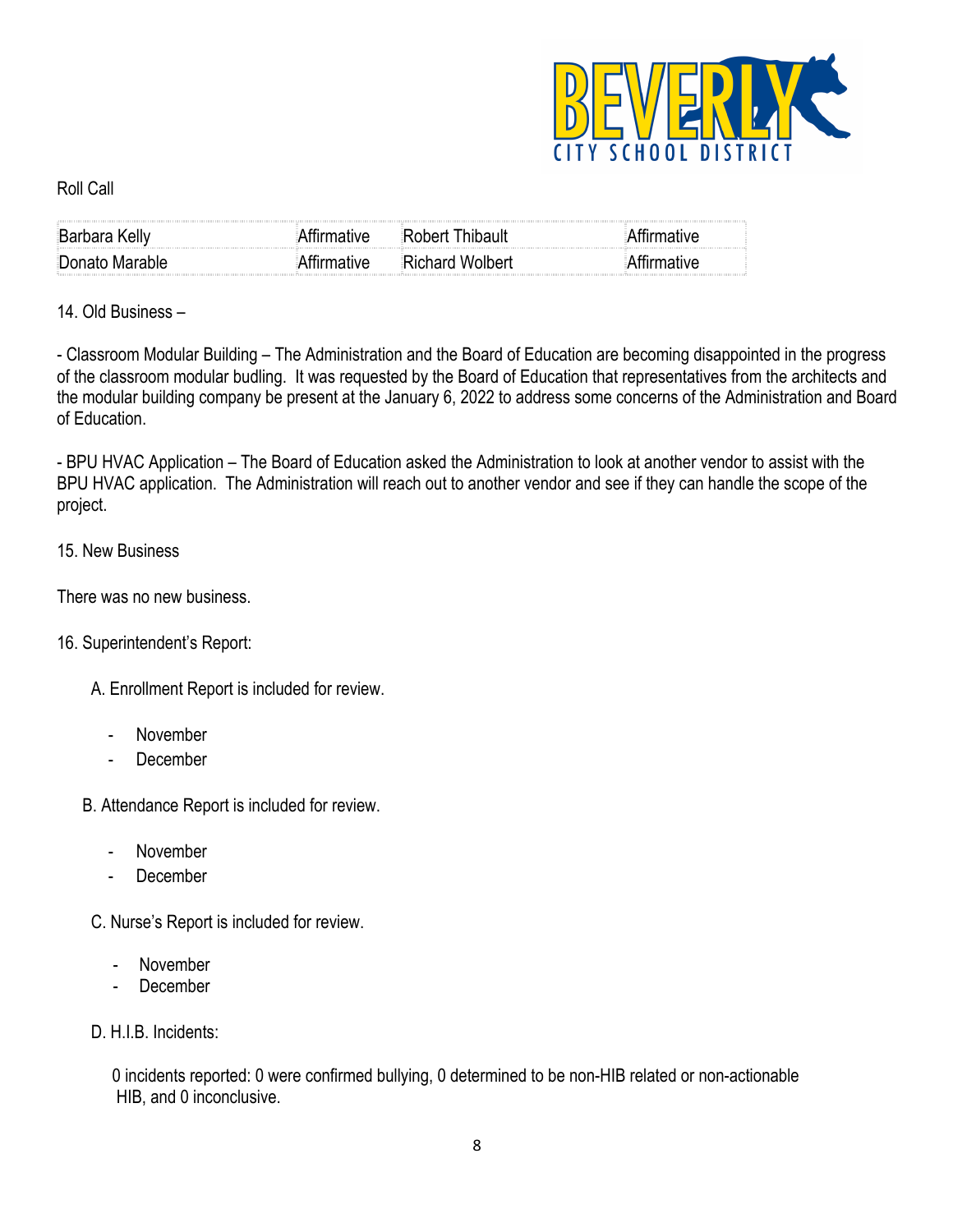

# E. Discipline Report:

Total Suspensions: November – 1 December – 0

F. Drills:

- Fire Drill October 25, 2021 2:16 PM 5 minutes 14 seconds
- Fire Drill November 11, 2021 10:25 AM 3 minutes 39 seconds
- Shelter in Place Drill November 30, 2021 9:39 AM
- Fire Drill December 13, 2021 1:55 PM 3 minutes
- Lockdown Drill December 15, 2021 9:34 AM
- G. Start Strong Data Report Dr. Giacobbe reviewed the report and gave a summary to the Board of Education.
- 17. Correspondence

The letter regarding the civil rights website access was reviewed.

18. Board Comments

Mr. Thibault noted that Mrs. Lawlor did a fabulous job on the Beverly Bee article as well as Mrs. Drudging's article.

19. The open to the public comment portion of the meeting began at 6:44 p.m. and closed at 6:47 p.m.

Mr. Haaf asked if there were any consequence from the state due to a drop in attendance of students. It was noted that these are unique times and everyone is facing the same issues, so there is no expected consequence.

### 20. Adjournment

A motion was made by Barbara Kelly and seconded by Donato Marable to adjourn the Board of Education Meeting at 6:48 p.m.

Roll Call

| Barbara Kelly  |                 |  |
|----------------|-----------------|--|
| Donato Marable | Richard Wolbert |  |